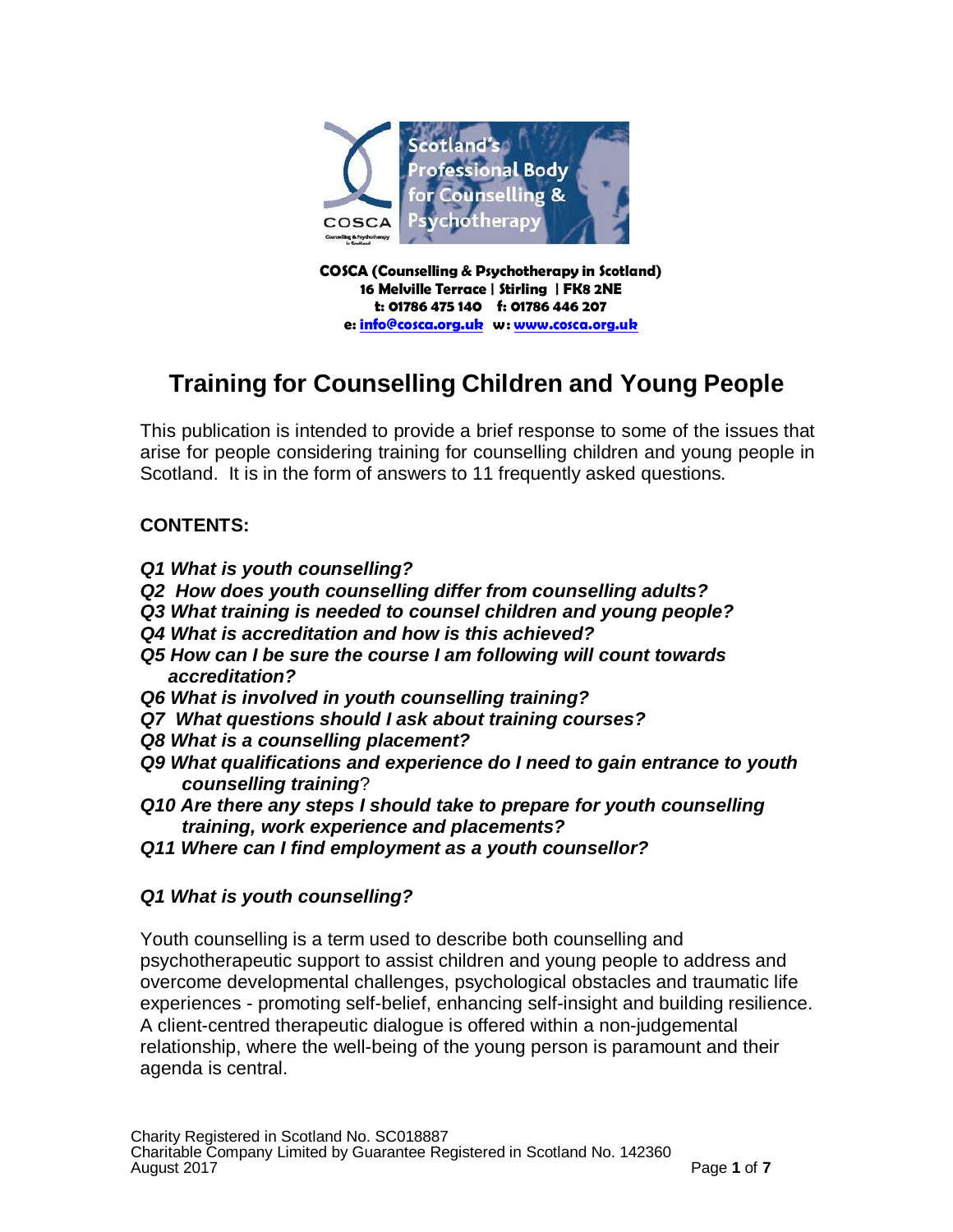This is a contractually agreed relationship that is voluntarily entered into by both the client (young person) and an appropriately trained and supervised counsellor. It is offered within clearly defined parameters and underpinned by a professional code of ethics and practice for counsellors.

The offer of forms of psychotherapeutic support will be contractually agreed with the young person or their carers. Wherever possible the consent of the recipient is sought for any support activity offered. Psychotherapeutic support may be particularly appropriate for young children or those without the verbal skills to engage in counselling. Drama, play, music and art therapy are all examples of this approach. Practitioners will be appropriately trained and supervised and work within a professional code of ethics.

### *Q2 How does youth counselling differ from counselling adults?*

The same rigorous application of standards and codes of ethics should apply for counselling young people as it does for adults.

However, it is also generally recognised that engaging in counselling work with children and young people will present significant differences from counselling adults. All therapeutic work should be within a Young Persons' Rights framework.

Boundaries around responsibility and accountability may be less clear cut and will be significantly affected and maybe challenged by working contexts which may impose contractual obligations around sharing information, note-taking and policies, for example, on child protection and drug abuse.

Counsellors need to be aware of issues of legal responsibility in, for example, confidentiality, consent and human rights.

Liaison with other interested and concerned parties including parents and referral agencies may be an important part of the work, and many counsellors may be expected to work systemically, offering group work to selected client groups and feedback to organisations. Another significant difference which counsellors may need to address is that, living in the family or institutional structure, young people may hold very little actual power in terms of choice and possibilities for change.

Counselling young people may mean working with some of the *most* vulnerable members of our society. The client group are more likely to present in highly charged emotional states and it is possible to encounter high risk problems such as suicide and self harm. Resistance to engage in the process is not uncommon. Counsellors may have to overcome issues around accessibility of counselling including practical environmental issues as well as emotional and developmental issues of young people.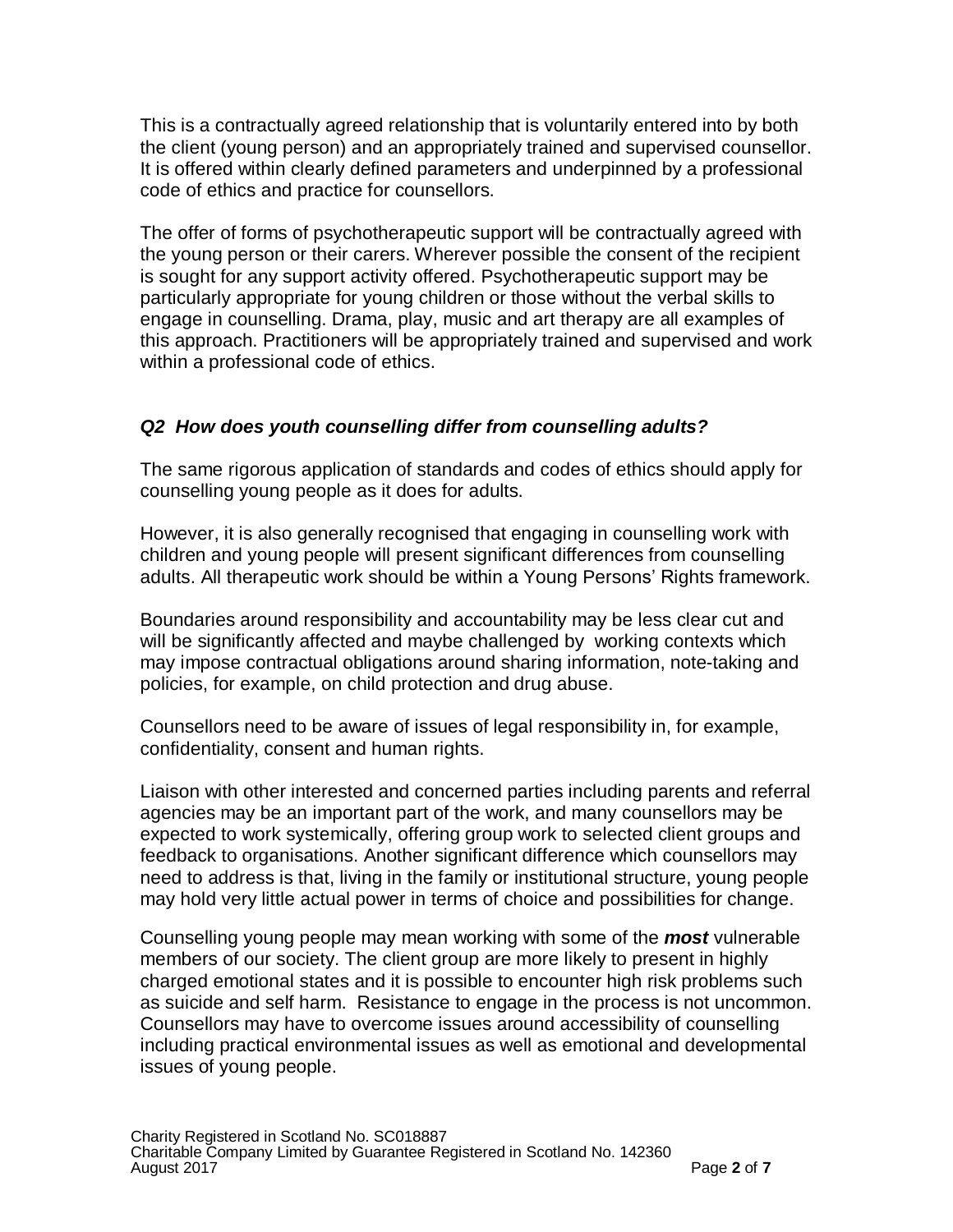Counsellors have to face issues around limitations to counselling competences and expertise and the need for assessment and referral. When working with young people, the need for consultancy and advice in areas like mental health problems and confidentiality is required in addition to supervision.

Consequently, the counsellor's knowledge base has to be quite wide and include knowledge about the nature of childhood, adolescence and emerging identity, cultural influences and anti-discriminatory practice in relation to all young people. It is also important to be able to assess the impact of age, ability and other factors on maintaining a confidential relationship with young people.

Youth counsellors need to be able to keep young people at the centre of their work and therefore need to have considerable affinity in relating to young people, as well as expertise in counselling.

### *Q3 What training is needed to counsel children and young people?*

Youth counsellors need training in three main areas:

- 1. Counselling skills training
- 2. Core training in counselling

This must cover the following:

- Human growth and development
- Theory, theorists and other therapeutic traditions
- The therapeutic relationship
- Psychopathology
- 3. Training in specialised youth issues and the application of counselling to these areas. These include adolescent development, youth culture, confidentiality and increasingly, mental health issues. An understanding of specific contexts where counselling is delivered is also important, e.g. school counselling or community counselling.

The most commonly followed course into youth counselling is through a course in counselling skills followed by a diploma or other advanced level course in counselling training with an additional specialist module in youth counselling. Modules in youth counselling can be obtained from various sources including inhouse training from youth counselling organisations.

Some courses may incorporate all of these three strands, e.g. a specialised diploma or other advanced level course in psychotherapeutic work with young people which may encompass art and play therapies. This route is less common because of the shortage of courses, especially in Scotland.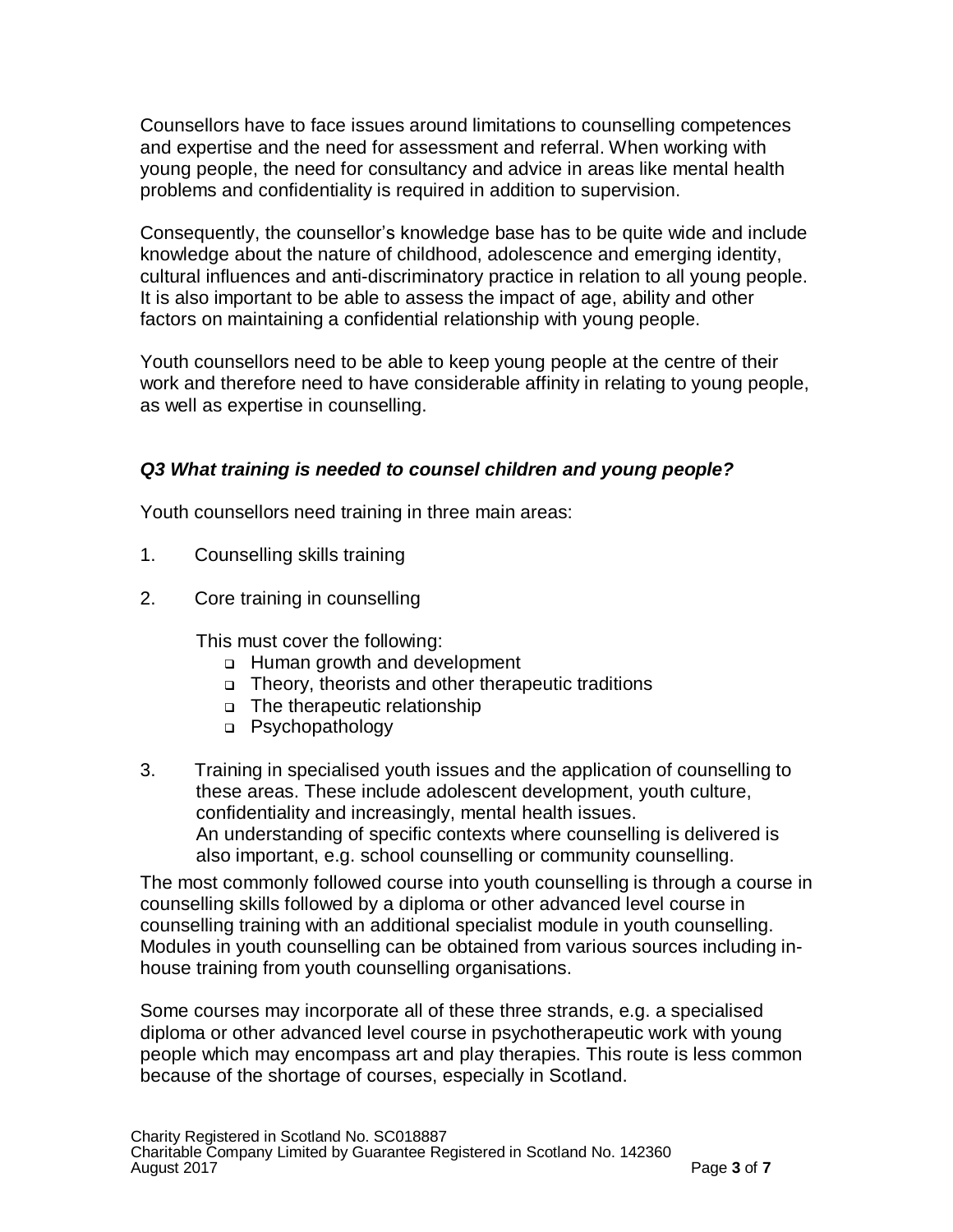A popular route to youth counselling, because of its flexibility and accreditation of prior learning, is through a combined route. A variety of different counselling trainings and relevant academic study which together amount to the equivalent of a longer diploma or advanced level course can be undertaken over a period of many years.

Practitioners can also build on previous study and experience of working with young people which included relevant skills and theoretical underpinning of knowledge applicable to counselling. This may include youth and community workers, social workers, teachers, nurses and psychologists who may want to become counsellors. Many practitioners use their prior learning to gain access to counselling posts where they receive additional training on youth counselling.

All routes require evidence of supervised practice of client work before counsellors can apply for accreditation as counsellors.

#### *Q4 What is accreditation and how is this achieved?*

COSCA, Scotland's professional body for counselling and psychotherapy in Scotland, aims to maintain standards of qualifications, training and practice in counselling and psychotherapy. COSCA, therefore, has developed a system of accreditation of counsellors and psychotherapists, underpinned by its Statement of Ethics and Code of Practice. The key purpose of Accreditation is to provide an assurance to the general public that a counsellor/psychotherapist has been assessed and deemed to have attained a mature, professional, competent, safe and ethical standard of practice.

The Accreditation process requires counsellors/psychotherapists to evidence:

- 1. Core training and theoretical knowledge
- 2. Supervised practice with clients.
- 3. Counselling practice, including the ability to assess and refer.
- 4. Working within the COSCA (or equivalent) Statement of Ethics and Code of Practice
- 5. Continuing professional development (CPD)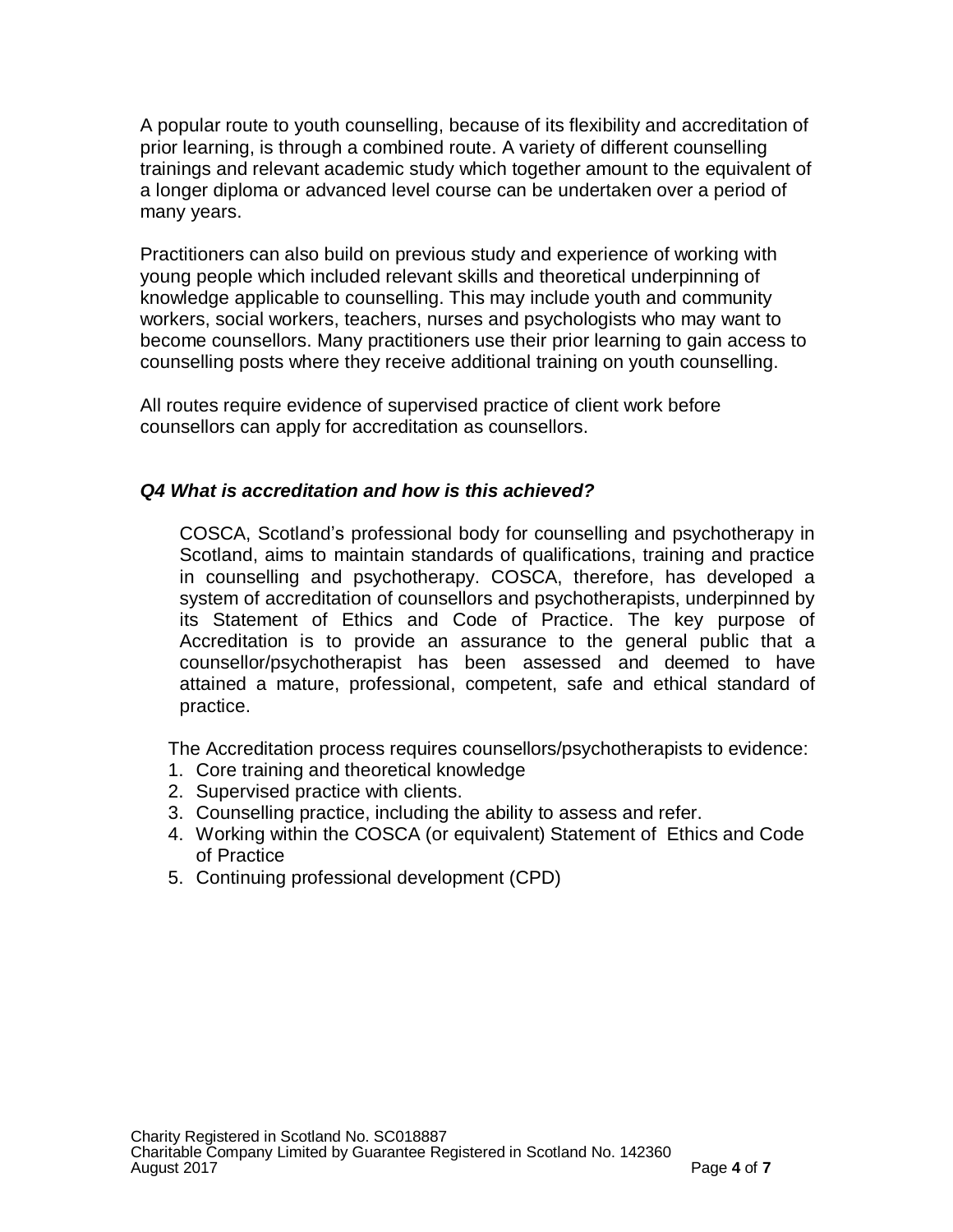### *Q5 How can I be sure the course I am following will count towards accreditation?*

There are two routes to accreditation:

- 1. Diploma route
	- $\triangleright$  Candidates must have achieved a COSCA, or equivalently validated Diploma in Counselling or Psychotherapy.
- 2. Combination Route
	- $\triangleright$  Candidates must have achieved a combination of core training and practice. Core training must cover specific aspects of theoretical knowledge.

Please see the COSCA Website [www.cosca.org.uk](http://www.cosca.org.uk/) for full accreditation details and criteria.

# *Q6 What is involved in youth counselling training?*

Youth counselling courses vary greatly in content, assessment and duration. These variations are often a feature of the service providing the course so it is important to consider the content and focus of the course before deciding on a particular course.

As a general guide, trainees can expect:

- $\triangleright$  Counselling theory, in relation to young people. This may be where there are greatest variations with some courses adhering to specific counselling theories and others taking a more integrative approach.
- $\triangleright$  A component of self-awareness training which will probably involve reflection on personal experiences during adolescence.
- $\triangleright$  Skills practice development in relation to young people
- $\triangleright$  A specific focus on youth issues and contexts where counselling is delivered. This may mean concentrating on issues like drug abuse, mental health, bullying, peer relationships, and referencing boundary issues like confidentiality and referral.

# *Q7 What questions should I ask about training courses?*

As most counsellors will have to take an initial generic counselling course, these questions may help trainees decide on the suitability of the courses:

 $\triangleright$  What is the course content and how much of it will be relevant to working with young people?

Charity Registered in Scotland No. SC018887 Charitable Company Limited by Guarantee Registered in Scotland No. 142360 August 2017 **Page 5** of **7**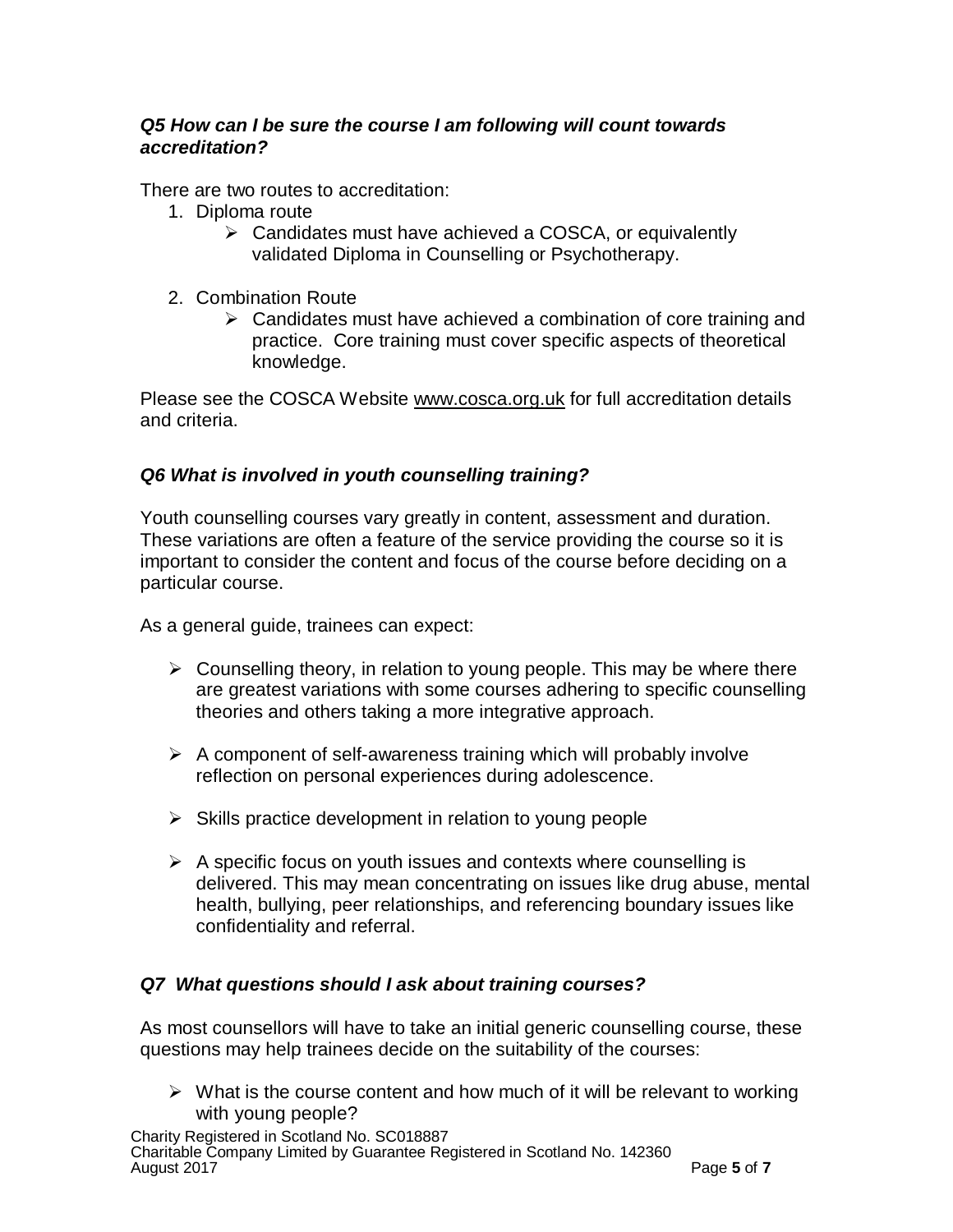- $\triangleright$  Does the training course require trainees to enter into their own supervision, independent of placement and therapy?
- $\triangleright$  How many client practice hours are required to complete the course?
- $\triangleright$  Will there be help in finding placements for working with young people?
- $\triangleright$  What is their evidence/assessment /reflective practitioner framework and how does it relate to work with young people?
- $\triangleright$  Are there creative elements to the course that would be especially useful for working with young people?
- $\triangleright$  How much will they cost and what is the completion rate?

# *Q8 What is a counselling placement?*

Counsellors in training are required to undertake a certain number of supervised practice hours, usually within an established service with a counselling provision. This can be a youth counselling service.

### *Q9 What qualifications and experience do I need to gain entrance to youth counselling training*?

This depends on which route you take.

Some agencies who work with volunteer counsellors will train people from the basics onwards.

Initially, you will need training in counselling or another related helping discipline to undertake training which could contribute to the combined route. A good grounding in basic counselling skills is an important requisite of all diploma and advanced level courses.

No formal qualifications are required but obviously a commitment to working with young people is important. You should expect an in-depth interview with regards to your suitability for counselling. You may also be required to attend an interview to consider your suitability for counselling, level of self-awareness and openness to personal development as well as ability to cope with the academic and emotional demands of the course.